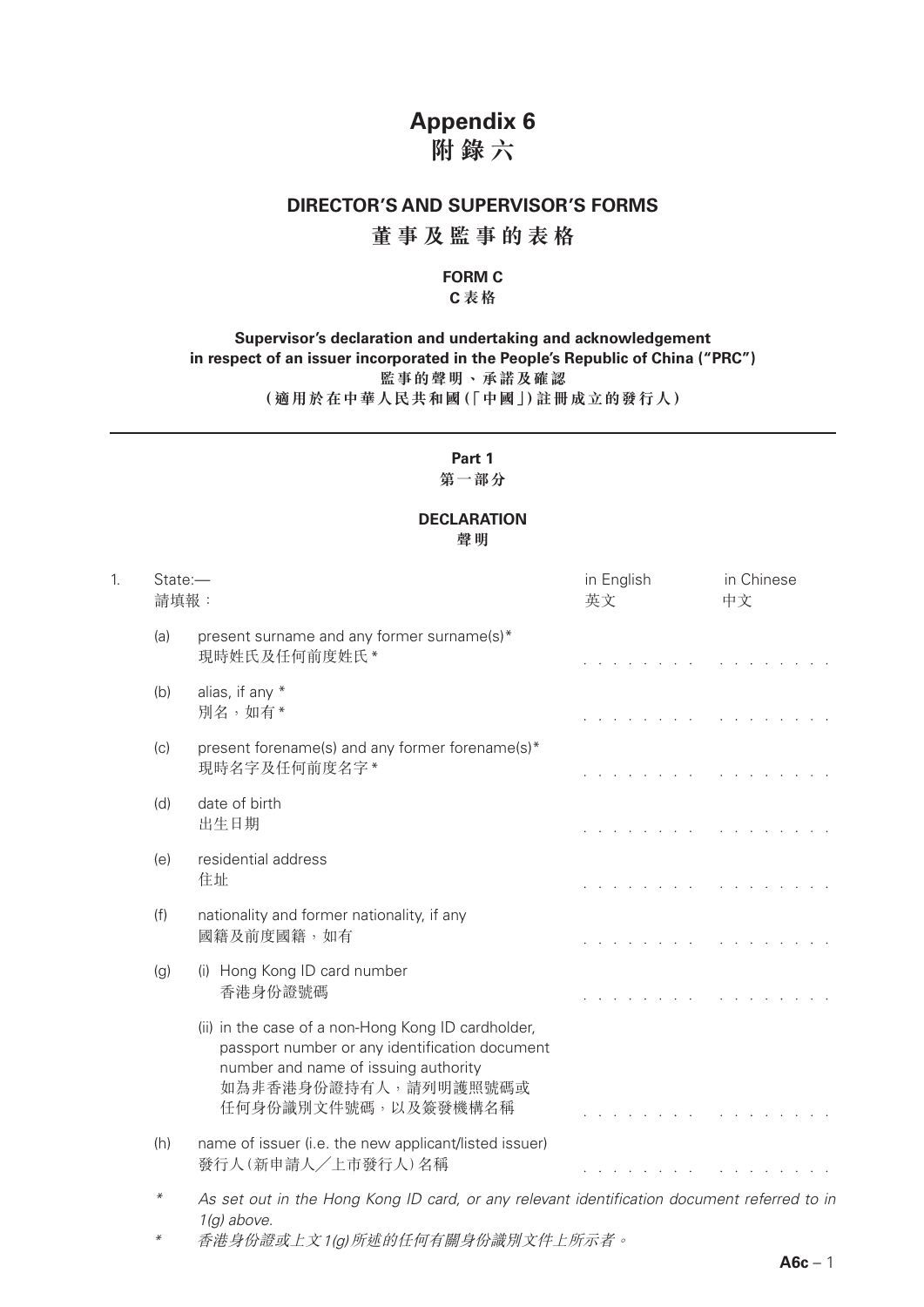2. The relevant document that sets out my personal details in the manner described in paragraph 41 of Appendix 1A or rule 17.50(2), as the case may be, of the Rules Governing the Listing of Securities on GEM of The Stock Exchange of Hong Kong Limited from time to time in force (the "GEM Listing Rules") is:

按不時生效的《香港聯合交易所有限公司GEM證券上市規則》(《GEM上市規則》)附錄一A第41段或 第17.50(2)條所述方式(視屬何情況而定)載有本人個人資料的有關文件:

(Tick as appropriate) (請在適當方格內加上√號)

In the case of new applicant: 如屬新申請人:

 $\Box$ the listing document dated entity and which has been duly registered with the Companies Registry.

日期為 年 年 月 月 月 日並已正式在公司註冊處登記的上市文件。

In the case of listed issuer: 如屬上市發行人:

the announcement dated entity and the issuer as required under GEM  $\Box$ Listing Rule 17.50(2) with regard to my appointment as a supervisor of the issuer. 發行人按《GEM上市規則》第17.50(2)條的規定,就委任本人為發行人監事的公告。公告日期為 . . . . . . . . . . 月. . . . . . 日。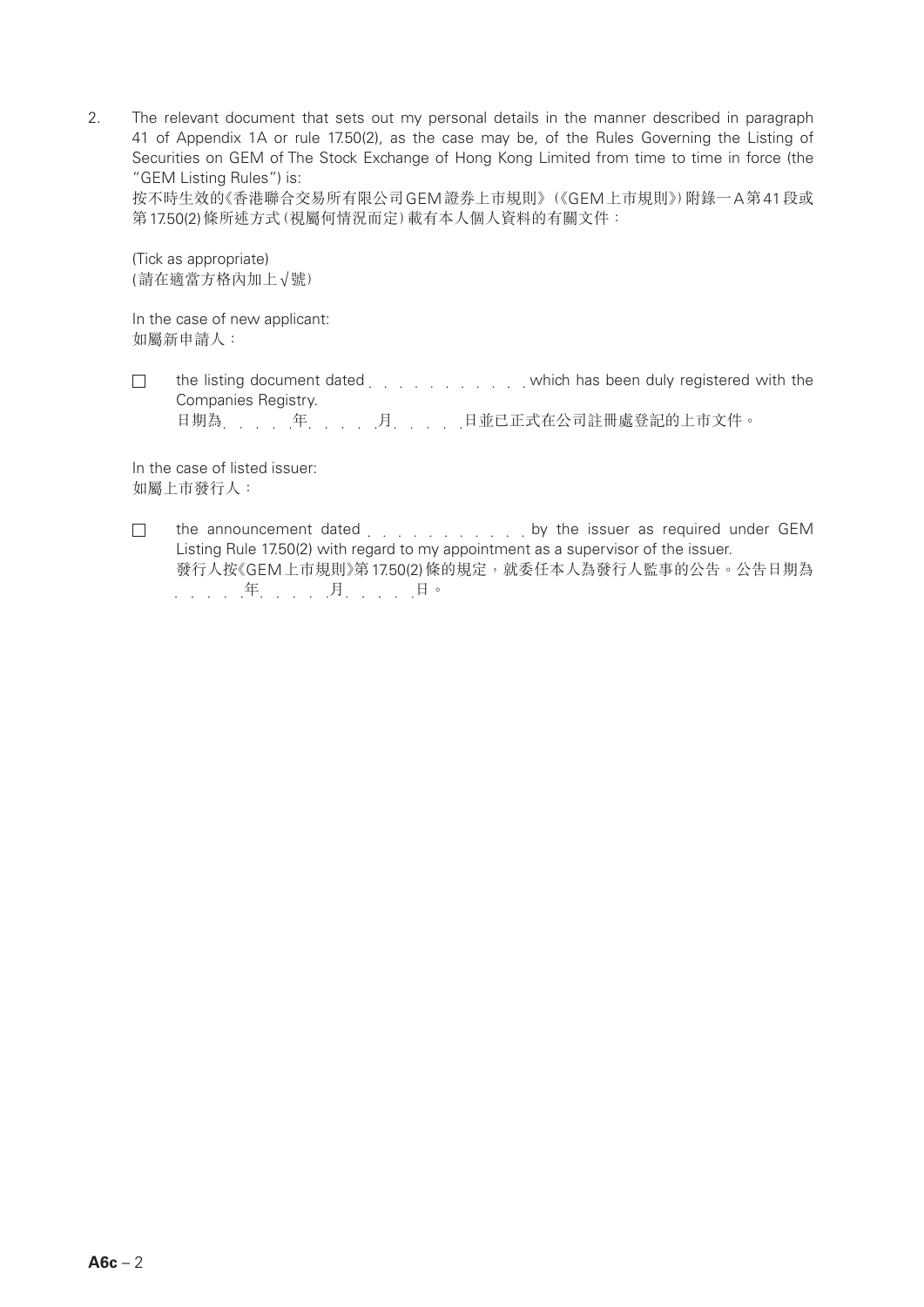# **Part 2**

#### **第二部分**

#### **UNDERTAKING AND ACKNOWLEDGEMENT 承諾及確認**

The particulars referred to in this Part 2 are:— 此第二部分所述的資料為:

- 1. in the exercise of my powers and duties as a supervisor of entity and the exercise of my powers and duties as a supervisor of entity and the exercise (Insert the name of the issuer) I, the undersigned, shall: 在行使 (填入發行人名字)監事的權力及職責時,本人(簽署人) 須:
	- (a) comply to the best of my ability with all applicable laws, rules, regulations and normative statements from time to time in force in the PRC relating to the responsibilities, duties and obligations of a supervisor in connection with the governing, operation, conduct or regulation of public companies in the PRC or elsewhere; 盡力遵守不時生效的所有關於監事對中國或其他地方的公眾公司的管轄、運作、行為或監管的 責任、職責及義務的適用中國法律、規則、規例及規範聲明;
	- (b) comply to the best of my ability with the provisions of the issuer's articles of association (including all provisions regarding the duties of supervisors) and use my best endeavours to procure the issuer and its directors to act at all times in accordance with the issuer's articles of association; 盡力遵守發行人的公司章程的規定(包括有關監事職責的一切規定),並盡力促使發行人及其董 事在任何時候均按照發行人的公司章程而行事;
	- (c) use my best endeavours to procure the issuer and its directors to comply with the GEM Listing Rules, the Code on Takeovers and Mergers, the Code on Share Buy-backs and all other relevant securities laws and regulations from time to time in force in Hong Kong; 盡力促使發行人及其董事遵守《GEM上巿規則》、《公司收購及合併守則》、《公司股份回購守 則》及香港所有其他不時生效的有關證券的法例及規例;
	- (d) inform The Stock Exchange of Hong Kong Limited (the "Exchange") forthwith and in writing, at any time while I am a supervisor of the issuer, of the initiation by the issuer's supervisory committee of legal proceedings against any director of the issuer; 在本人擔任發行人的監事的任何期間,如發行人的監事會對發行人的任何董事提出法律程序, 立即通知及以書面通知香港聯合交易所有限公司(聯交所或本交易所);
	- (e) comply to the best of my ability, as if the same applied to me to the same extent as it does to directors, with: (a) Parts XIVA and XV of the Securities and Futures Ordinance; (b) rules 5.46 to 5.67 of the GEM Listing Rules relating to securities transactions by directors; (c) the Code on Takeovers and Mergers; (d) the Code on Share Buy-backs; and (e) all other relevant securities laws and regulations from time to time in force in Hong Kong: 盡力遵守下列條例及規則,猶如該條例適用於本人,程度上如同其適用於董事般:(a)《證券及 期貨條例》第XIVA及XV部;(b)《GEM上市規則》第5.46至5.67條有關董事進行證券交易的規定; (c)《公司收購及合併守則》;(d)《公司股份回購守則》;以及(e)香港所有其他不時生效的有關證 券法例與規例;
	- (f) use my best endeavours to procure that any alternate of mine to comply with the provisions set out above; 盡力促使本人的任何替任人遵守上列條文;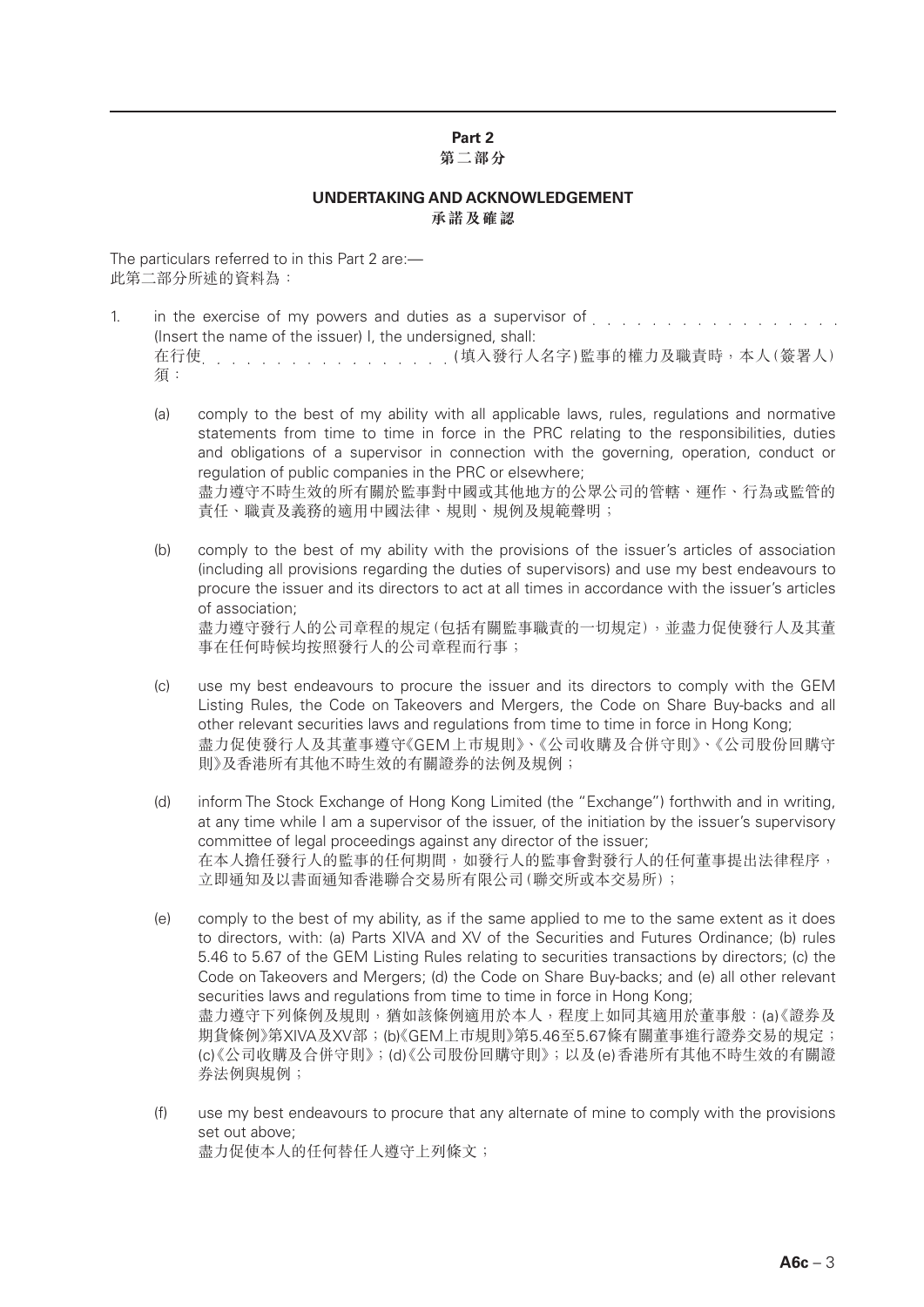- (g) I, in accepting to be a supervisor of the issuer, hereby (i) irrevocably appoint the issuer as my agent, for so long as I remain a supervisor of the issuer, for receiving on my behalf any correspondence from and/or service of notices and other documents by the Exchange or the Securities and Futures Commission (the "Commission"); and (ii) authorise the Executive Director – Listing Division (as such term is defined in rule 1.01 of the GEM Listing Rules), or any person authorised by the Executive Director – Listing Division, to disclose any of my personal particulars given by me to members of the Listing Committee (as such term is defined in rule 1.01 of the GEM Listing Rules) or the Commission and, with the approval of the Chairman or a Deputy Chairman of the Exchange, to such other persons, as the Executive Director – Listing Division may from time to time think fit; and 本人接受出任發行人的監事,即(i)不可撤回地委任發行人為本人的代理人,在本人出任發行人 監事期間,代表本人接收任何聯交所或證券及期貨事務監察委員會(證監會)發出的信函及/或 送達的通知書及其他文件,及(ii)授權上市科執行總監(按《GEM上市規則》第1.01條界定)(或 獲其授權的任何人士)將本人提供的個人資料向上巿委員會(按《GEM上市規則》第1.01條界定) 委員或證監會披露;並在聯交所主席或一位副主席批准的情況下,向上巿科執行總監不時認為 適當的其他人士披露;及
- (h) I shall inform the Exchange (in the manner prescribed by the Exchange from time to time): 本人須在下列情況下(以聯交所不時規定的方式)將下述資料通知聯交所:
	- (i) as soon as reasonably practicable after my appointment, my telephone number, mobile phone number, facsimile number (if available), email address (if available), residential address and contact address (if different from the residential address) for correspondence from and service of notices and other documents by the Exchange or the Commission; 於獲委任後在合理可行情況下盡快提供本人的電話號碼、手機號碼、傳真號碼(如有)、 電郵地址(如有)、住址及用以接收聯交所或證監會所發出的信函及送達的通知書和其他 文件的聯絡地址(如與住址不同);
	- (ii) for so long as I remain a supervisor of the issuer, any change to the contact information as described in paragraph (i) as soon as reasonably practicable and in any event within 28 days of such change; and 在擔任發行人監事期間,如第(i)段所述聯絡資料有變,須在合理可行的情況下盡快(無 論如何於有關變動出現後 28 日內) 通知聯交所;及
	- (iii) for a period of 3 years from the date on which I cease to be a supervisor of the issuer, any change to the contact information as described in paragraph (i) as soon as reasonably practicable and in any event within 28 days of such change. 在本人不再擔任發行人監事之日起計三年內,如第(i)段所述聯絡資料有變,須在合理可 行的情況下盡快(無論如何於有關變動出現後 28 日內)通知聯交所。
- 2. I acknowledge and agree that any correspondence from and/or service of notices and other documents by the Exchange or the Commission to me when I am a supervisor of the issuer or after I cease to be so, for whatever purposes (including but not limited to the service of notice of disciplinary proceedings) shall be deemed to have been validly and adequately served on me when the document or notice is served personally or is sent by post, facsimile or email to the address or number I provide to the Exchange. I agree and acknowledge that I am responsible for keeping the Exchange informed of my up-to-date contact details. I acknowledge that, if I, as the supervisor or former supervisor of the issuer, fail to provide the Exchange with my up-to-date contact details or arrange for notices, documents or correspondence to be forwarded to me, I may not be alerted to any proceedings commenced against me by the Exchange or the Commission.

本人承認及同意,在本人出任發行人監事期間或不再出任發行人監事之後,但凡聯交所或證監會就 任何目的向本人發出的信函及╱或送達的通知書及其他文件(包括但不限於送達紀律程序的通知)若 以面交本人的方式,或以郵寄、傳真或電郵的方式送達本人向聯交所提供的地址或號碼,即被視為 已有效及充分地送達本人。本人同意及確認,本人有責任向聯交所提供本人最新的聯絡資料。本人 確認,若本人(作為發行人的監事或前監事)未能向聯交所提供本人最新的聯絡資料,或未有為送呈 本人的通知、文件或書信提供轉送安排,本人可能會不知悉聯交所或證監會向本人展開的任何程序。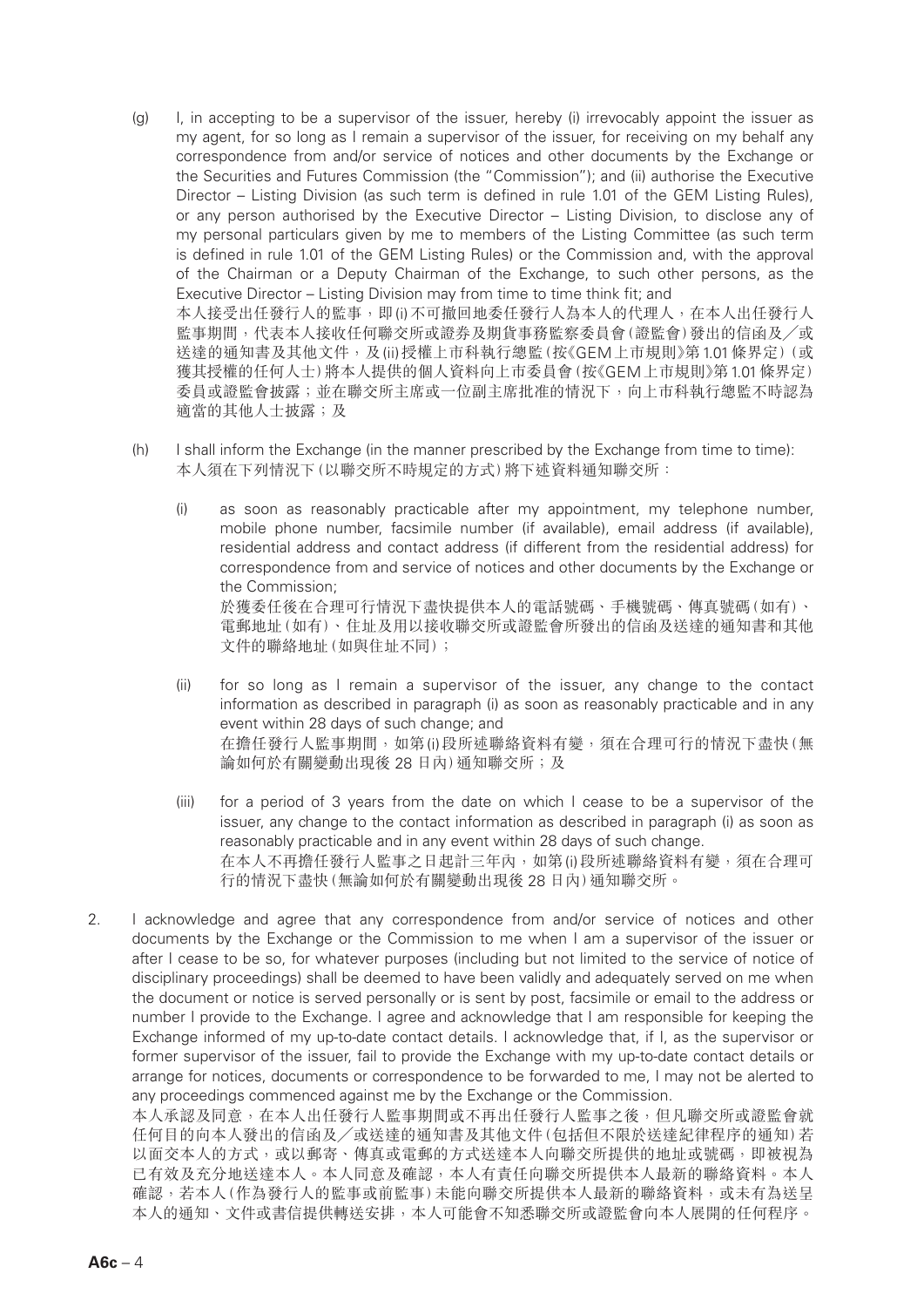- 3. I shall, when I am a supervisor of the issuer and after I cease to be so: 本人出任發行人監事時以及不再擔任發行人監事後均須:
	- (a) provide to the Exchange and the Commission as soon as possible, or otherwise in accordance with time limits imposed by the Exchange or the Commission: 盡快或根據聯交所或證監會設定的時限向聯交所及證監會提供以下資料及文件:
		- (i) any information and documents that the Exchange or the Commission reasonably considers appropriate to protect investors or ensure the smooth operation of the market; and 聯交所或證監會合理地認為可保障投資者或確保市場運作暢順的任何資料及文件;及
		- (ii) any other information and documents or explanation that the Exchange may reasonably require for the purpose of verifying compliance with the GEM Listing Rules or as requested by the Commission; and 聯交所可為核實是否有遵守《GEM上市規則》事宜而合理地要求或證監會要求的任何其 他資料及文件或解釋;及
	- (b) cooperate in any investigation conducted by the Listing Division and/or the Listing Committee of the Exchange or the Commission, including answering promptly and openly any questions addressed to me, promptly producing the originals or copies of any relevant documents and attending before any meeting or hearing at which I am requested to appear. 在聯交所上巿科及╱或上巿委員會或證監會所進行的任何調查中給予合作,包括及時及坦白地 答覆向本人提出的任何問題,及時地提供任何有關文件的正本或副本,並出席本人被要求出席 的任何會議或聽證會。

I hereby submit to the jurisdiction of the Exchange in respect of all matters relevant to the GEM Listing Rules.

本人在此接受聯交所就有關《GEM上市規則》各方面的管轄。

|  |  |  |  |  |  |  |  |  |  |  | $I_1, \ldots, I_{n-1}, \ldots, I_{n-1}, \ldots, I_{n-1}, \ldots, I_{n-1}, \ldots, I_{n-1}$ [Insert Chinese name, if any]: |
|--|--|--|--|--|--|--|--|--|--|--|---------------------------------------------------------------------------------------------------------------------------|
|  |  |  |  |  |  |  |  |  |  |  |                                                                                                                           |

或會倚賴上述資料來評估本人是否適合出任發行人監事;及

(i) solemnly and sincerely declare that all particulars about me that appear in Part 1(1) of this Form C and in the document referred to in Part 1(2) of this Form C are true, complete and accurate, that I accept responsibility for the truthfulness, accuracy and completeness of the foregoing particulars, that I have not made any statements or omissions which would render such particulars untrue or misleading, that I understand the possible consequences of giving information which is false or misleading in a material particular including those as set forth in Note hereto, and that I understand that the Exchange may rely upon the foregoing particulars in assessing my suitability to act as a supervisor of the issuer; and 謹以至誠鄭重聲明,在本C表格第一部分(1)及本C表格第一部分(2)所述文件所示有關本人的 所有詳細資料均為真實、完整及準確,且本人對上述資料的真實性、準確性及完整性承擔責 任,而本人亦無作出任何聲明或遺漏,致使有關資料不真實或具誤導性,本人亦明白在要項上

提供虛假或具誤導性的資料可能引致的後果(包括本表格附註所載內容);本人並明白,聯交所